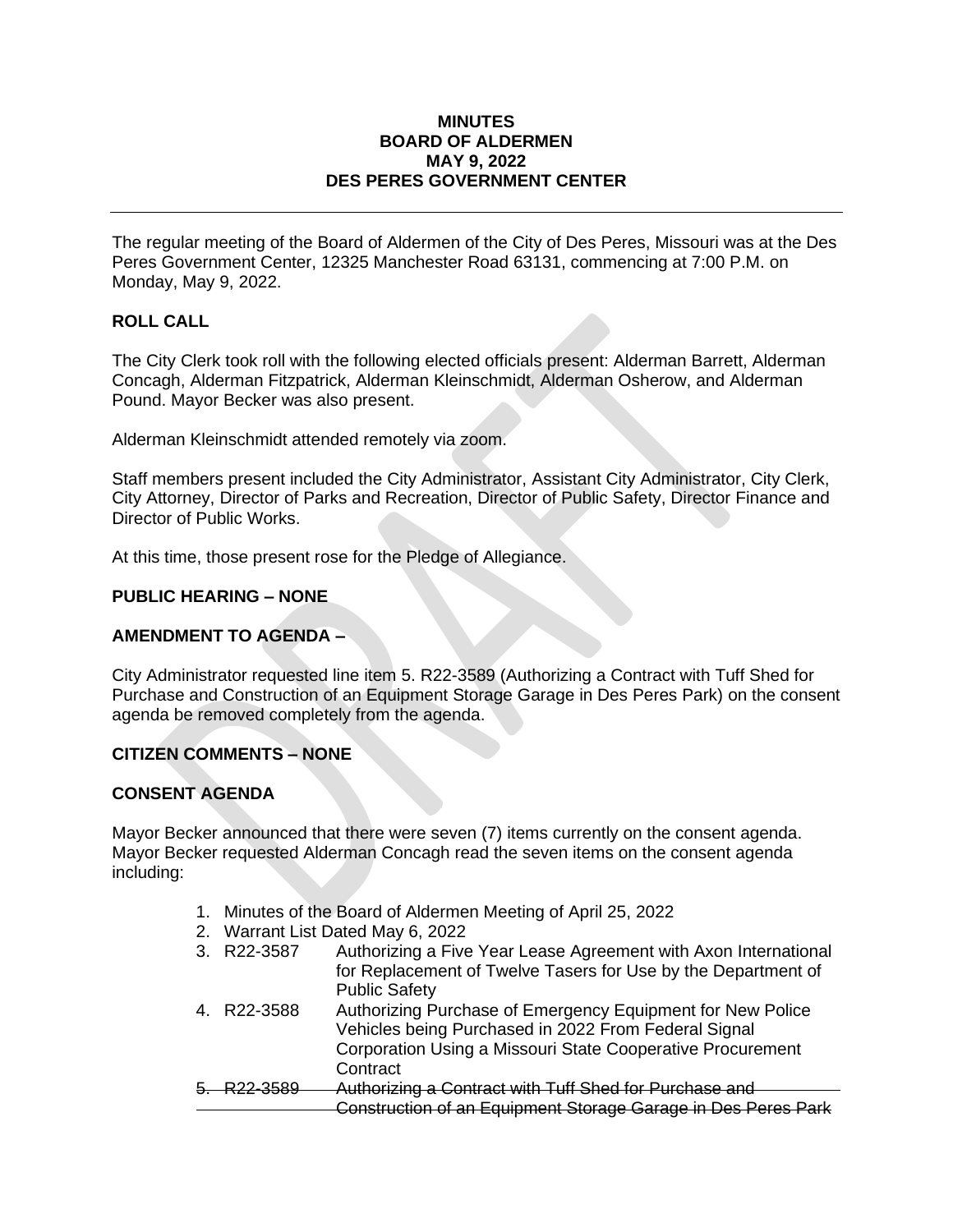| 5. R22-3590 | Authorizing and Directing the City Administrator to Execute a   |
|-------------|-----------------------------------------------------------------|
|             | Permanent Non-Exclusive Easement with Commerce Bank             |
| 6. R22-3591 | Authorizing Application for a Planning Grant from the Municipal |
|             | Park Grant Commission of St Louis County Relating to            |
|             | Replacement of Playgrounds in Des Peres Park                    |
| 7. R22-3592 | Authorizing an Agreement with Planning Design Studio to Review  |
|             | and Update the Master Plan for Des Peres Park Relating to       |
|             | Replacement of Playgrounds and Adopting a Supplemental          |
|             | <b>Appropriation Relating Thereto</b>                           |

Alderman Concagh made a motion, seconded by Alderman Osherow to approve the seven items on the Consent Agenda. A roll call vote was taken with the following results: Alderman Barrett, "AYE", Alderman Fitzpatrick, "AYE", Alderman Concagh, "AYE", Alderman Kleinschmidt, "AYE" Alderman Osherow, "AYE", Alderman Pound, and "AYE". Motion passed 6-0.

# **REPORT OF THE MAYOR –**

• Mayor Becker issued a proclamation honoring – Public Works Week May 15-21, 2022

# **REPORTS OF OFFICERS AND COMMITTEES –**

- Report of Audit & Finance Committee Meeting held April 27, 2022
- Report of the Board of Adjustment Meeting held April 27, 2022
- Report of the Board of Adjustment Meeting Held May 4, 2022
- President of the Board, Alderman Barrett stated he would have the board assignments ready by the next board of aldermen meeting.

# **LEGISLATION**

### **Unfinished Business –**

## **1. B22-2953 An Ordinance Repealing Sections 2-311 to 2-334 of Division 3. Purchasing Code of Chapter 2. Administration of the Municipal Code and Adopting in Lieu Thereof a Revised Purchasing Code (2nd Reading)**

Alderman Fitzpatrick read B22-2953 for the second time.

Alderman Fitzpatrick made a motion, seconded by Alderman Concagh to approve B22-2953. A roll call vote was taken with the following results: Alderman Barrett, AYE", Alderman Concagh, "AYE", Alderman Fitzpatrick, "AYE", Alderman Kleinschmidt, "AYE" Alderman Osherow, "AYE", Alderman Pound, "AYE". Motion passed 6-0.

### **2. B22-2954 An Ordinance Authorizing a Master Agreement with George Butler Associates (GBA) for On-Call Plan Review and Building Inspection Services (2nd Reading)**

Alderman Pound read B22-2954 for the second time.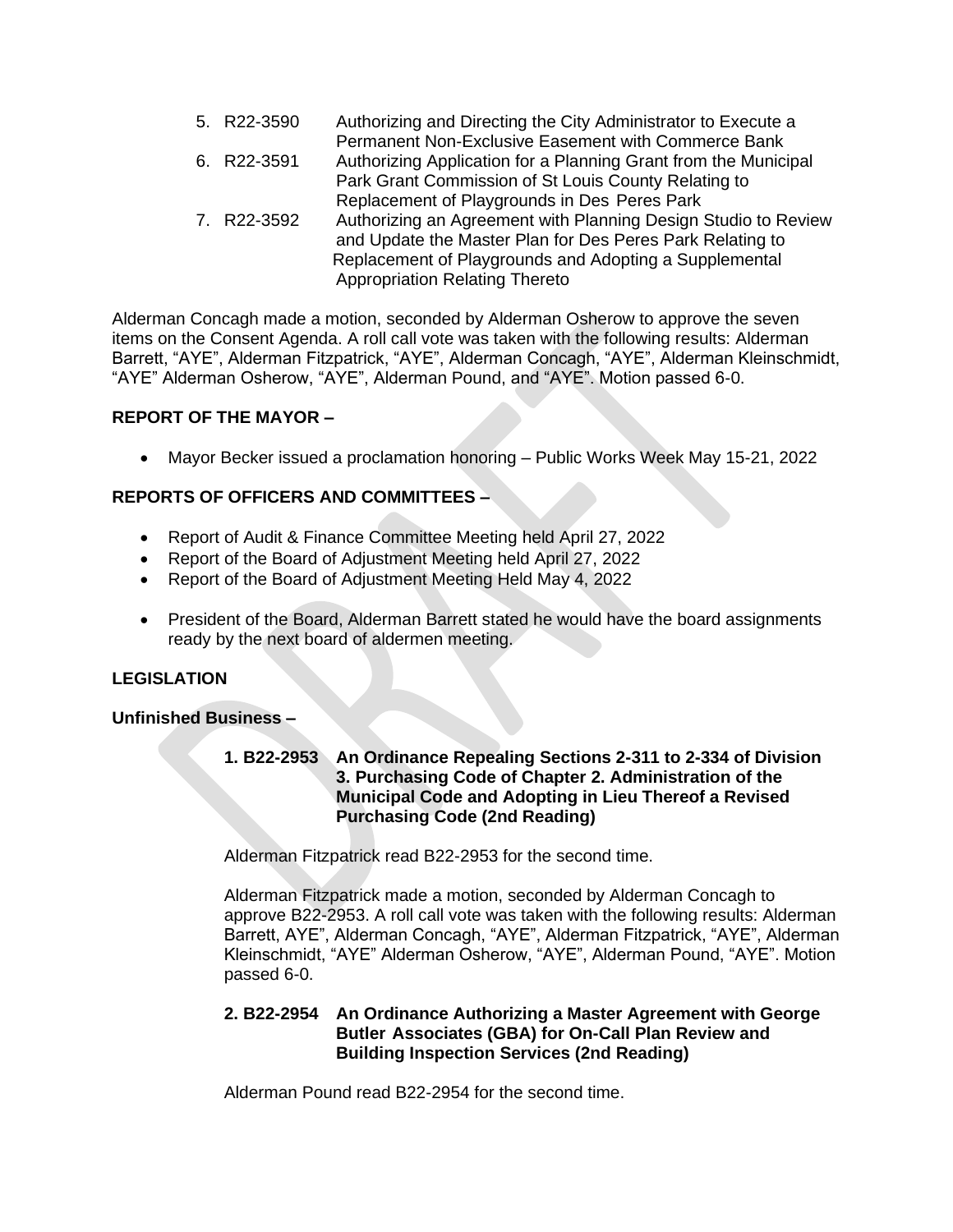Alderman Pound made a motion, seconded by Alderman Osherow to approve B22-2954. A roll call vote was taken with the following results: Alderman Barrett, AYE", Alderman Concagh, "AYE", Alderman Fitzpatrick, "AYE", Alderman Kleinschmidt, "AYE" Alderman Osherow, "AYE", Alderman Pound, "AYE". Motion passed 6-0.

#### **New Business**

### **1. B22-2955 An Ordinance Vacating the City's Interest in an Easement Located on Lot #36 in Plat Two of Spring Valley Subdivision (Introduction)**

Alderman Barrett read B22-2955 for the first time.

City Administrator requested to waive the rules and read B22-2955 for a second time due to the owner of 12208 Brook Spring Court being in a rush to get her in pool this summer.

Public Works Director stated there is a 10' wide easement that crosses the center of Lot 35 of Plat 2 of Spring Valley Subdivision (12208 Brook Spring Court). The property owner asserts that there are no underground utilities within that old easement which pre-dated development of the subdivision and verified that with "One Call" to located underground utilities on site who verified no utilities within the easement area.

Alderman Fitzpatrick, made a motion, seconded by Alderman Barrett to waive the rules and read B22-2955 for a second time. A roll call vote was taken with the following results: Alderman Barrett, AYE", Alderman Concagh, "AYE", Alderman Fitzpatrick, "AYE", Alderman Kleinschmidt, "AYE" Alderman Osherow, "AYE", Alderman Pound, "AYE". Motion passed 6-0.

Alderman Barrett read B22-2955 for a second time.

Alderman Barrett made a motion, seconded by Alderman Concagh to approve B22-2955. A roll call vote was taken with the following results: Alderman Barrett, AYE", Alderman Concagh, "AYE", Alderman Fitzpatrick, "AYE", Alderman Kleinschmidt, "AYE" Alderman Osherow, "AYE", Alderman Pound, "AYE". Motion passed 6-0.

### **MISCELLENOUS BUSINESS**

### 1. **Report of the City Clerk**

### a. **Report on Renewal of Liquor Licenses**

City Clerk reported that liquor license renewals will be presented to the Board of Aldermen next meeting on the 23<sup>rd</sup>. Also, the Public Safety Department will present a report on any issues.

## 2. **Report of the City Administrator**

a. **Request for More Vacation for New Hires**